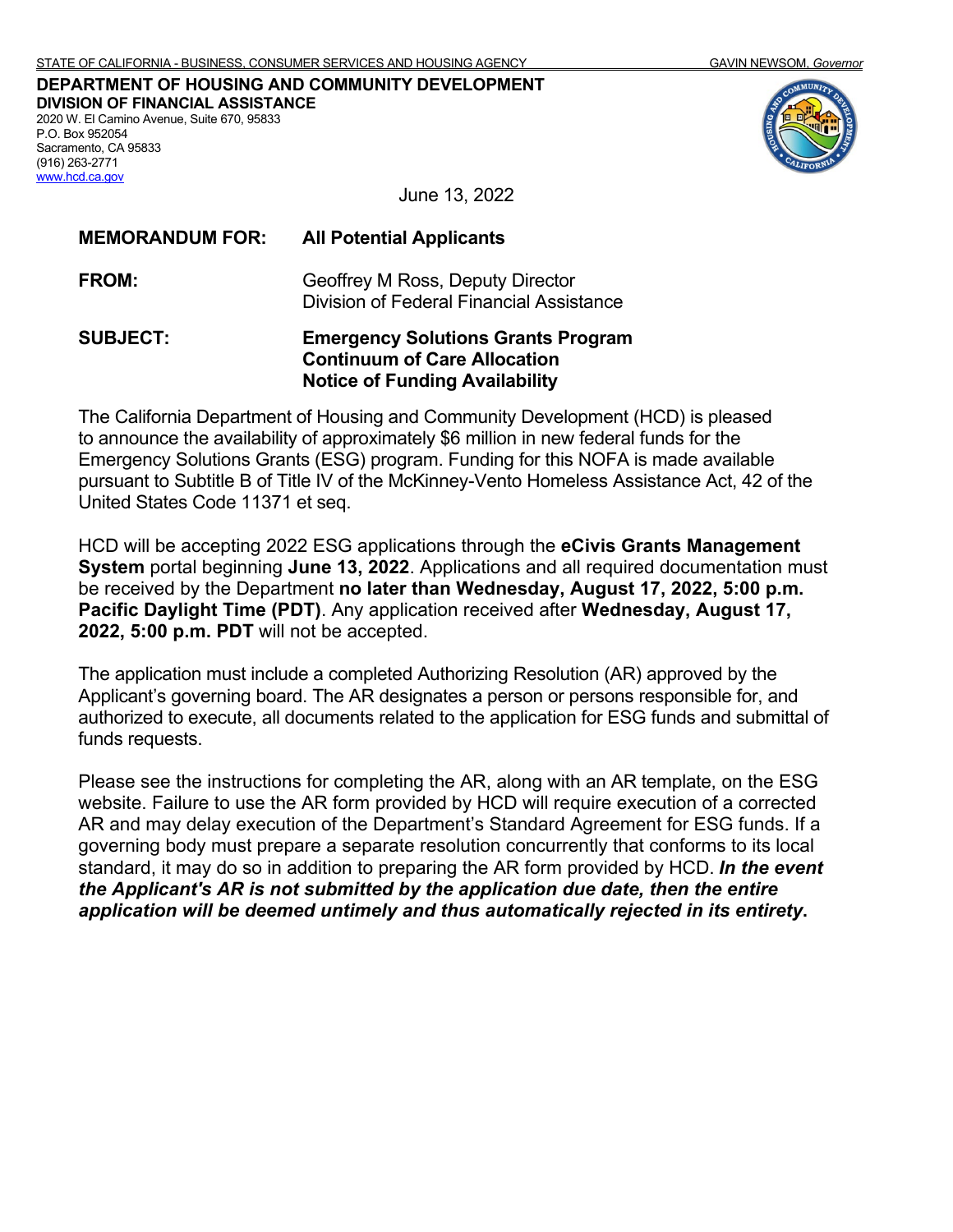ESG Program, Continuum of Care Allocation, Notice of Funding Availability June 13, 2022 Page 2

Applicants are encouraged to set-up their profiles in the eCivis portal located at eCivis Grants [Management System Portal](https://portal.ecivis.com/#/login) as early as possible. Information about setting up a profile, submitting an application, and managing awards through the eCivis portal is available under the Training and Technical Assistance tab on the Department's ESG website: [https://www.hcd.ca.gov/grants-funding/active-funding/esg.shtml.](https://www.hcd.ca.gov/grants-funding/active-funding/esg.shtml)

Applicants are encouraged to begin the application process early to ensure successful submission before the application deadline. If you have any trouble logging into the portal, or have questions on how to complete the online application, please contact the Department at: [ESGNOFA@hcd.ca.gov](mailto:ESGNOFA@hcd.ca.gov) 

To receive ESG FAQs and other program information and updates, please subscribe to the Federal Programs listserv at [https://www.hcd.ca.gov/i-am/sub\\_email.shtml](https://www.hcd.ca.gov/i-am/sub_email.shtml) 

For questions, or assistance, please email [ESGNOFA@hcd.ca.gov](mailto:ESGNOFA@hcd.ca.gov) 

**Attachment**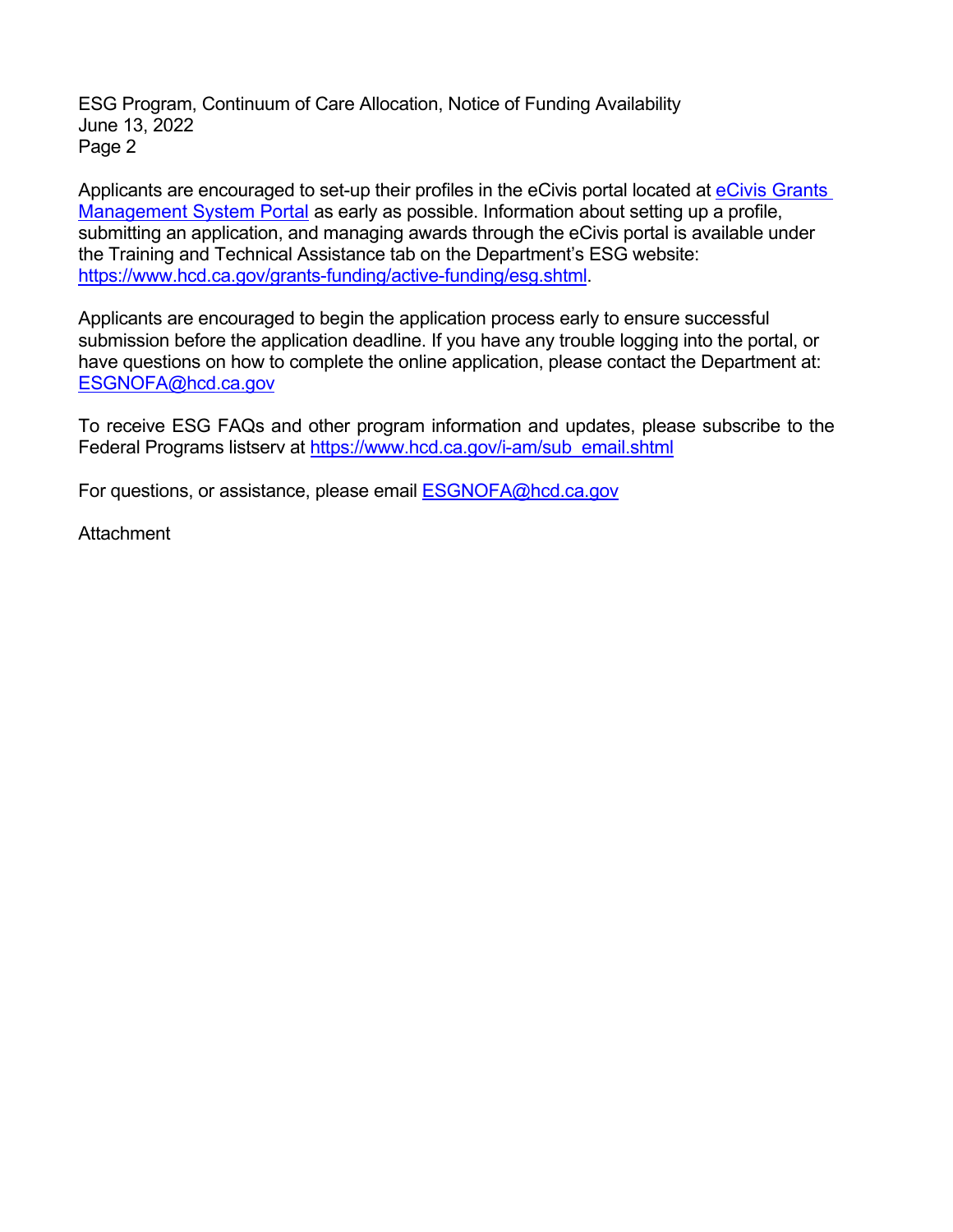# **Federal Emergency Solutions Grants Program**

### **Continuum of Care Allocation**

## **2022 Notice of Funding Availability**



**Gavin Newsom, Governor State of California**

### **Lourdes M. Castro Ramírez, Secretary Business, Consumer Services and Housing Agency**

**Gustavo Velasquez, Director California Department of Housing and Community Development**

> Division of Federal Financial Assistance Emergency Solutions Grants Program 2020 W. El Camino Avenue, Suite 200, Sacramento, CA 95833 ESG Program Email: [ESGNOFA@hcd.ca.gov](mailto:ESGNOFA@hcd.ca.gov)

> > **June 13, 2022**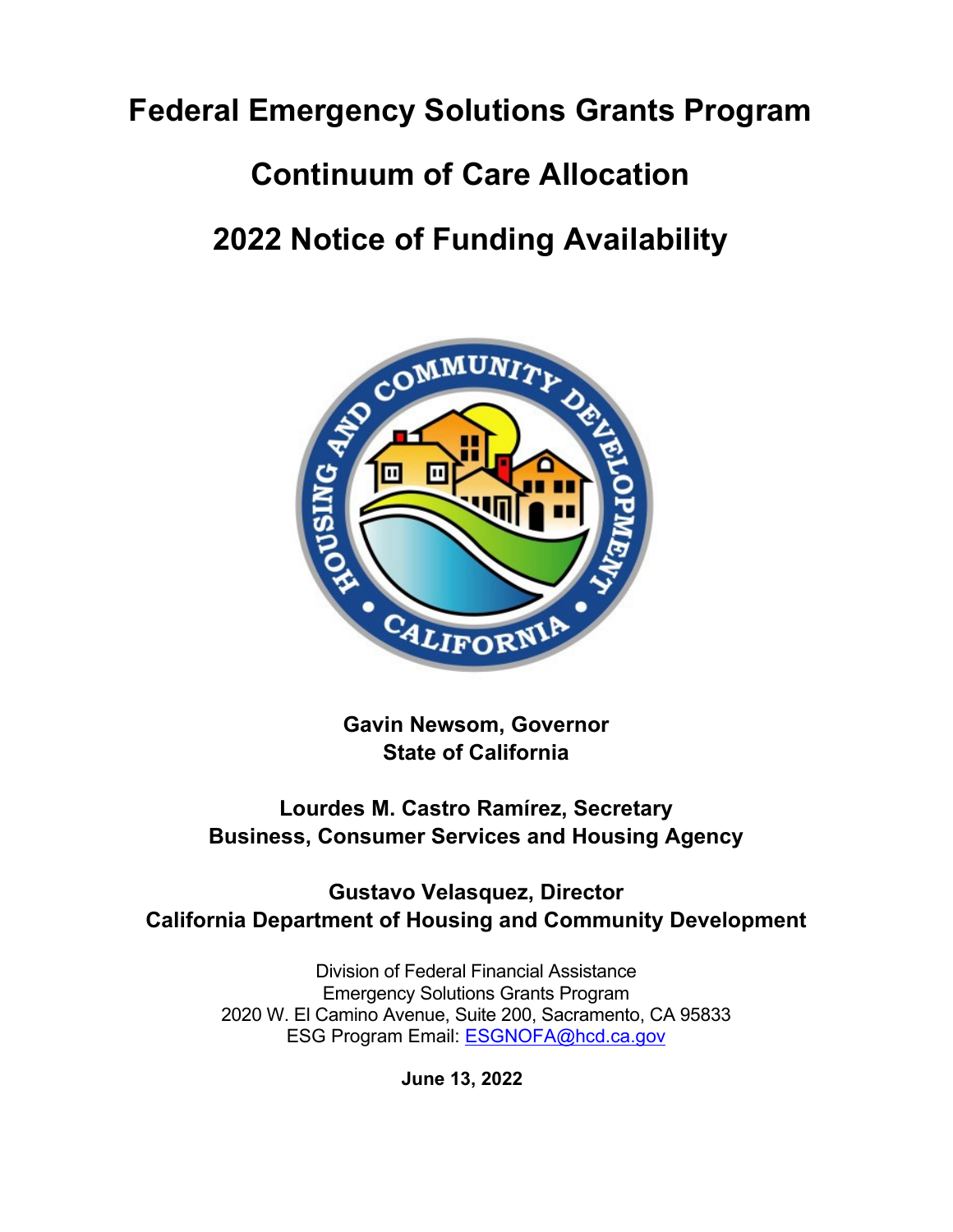### **Table of Contents**

| I.                                                       | Overview                                                             | 1              |  |  |
|----------------------------------------------------------|----------------------------------------------------------------------|----------------|--|--|
|                                                          | A. Notice of Funding Availability                                    | 1              |  |  |
|                                                          | <b>B.</b> Tentative program timeline                                 | 1              |  |  |
|                                                          | <b>C.</b> New requirements in the NOFA                               | $\overline{2}$ |  |  |
| Ⅱ.                                                       | <b>Authorizing Legislation</b>                                       | 5              |  |  |
| Ш.                                                       | <b>Program Requirements</b>                                          | 6              |  |  |
| IV.                                                      | State Annual Action Plan requirements relative to ESG                | 6              |  |  |
|                                                          | A. Amounts available for Administrative activities                   | 6              |  |  |
|                                                          | <b>B.</b> Eligible costs                                             | $\overline{7}$ |  |  |
|                                                          | <b>C.</b> Minimum and maximum grant limits                           | 8              |  |  |
|                                                          | <b>D.</b> Eligible activities                                        | 8              |  |  |
|                                                          | <b>E.</b> Match requirements                                         | 9              |  |  |
|                                                          | F. Non-entitlement areas                                             | 9              |  |  |
| V.                                                       | <b>State Overlays</b>                                                | 9              |  |  |
| VI.                                                      | <b>Federal Requirements</b>                                          | 9              |  |  |
| VII.                                                     | False, Fictitious or Fraudulent Claims                               | 10             |  |  |
| VIII.                                                    | <b>ESG Administrative Entity application submission requirements</b> | 11             |  |  |
|                                                          | A. Application submittal                                             | 11             |  |  |
| 13<br>Appendix A: Estimated Continuum of Care Allocation |                                                                      |                |  |  |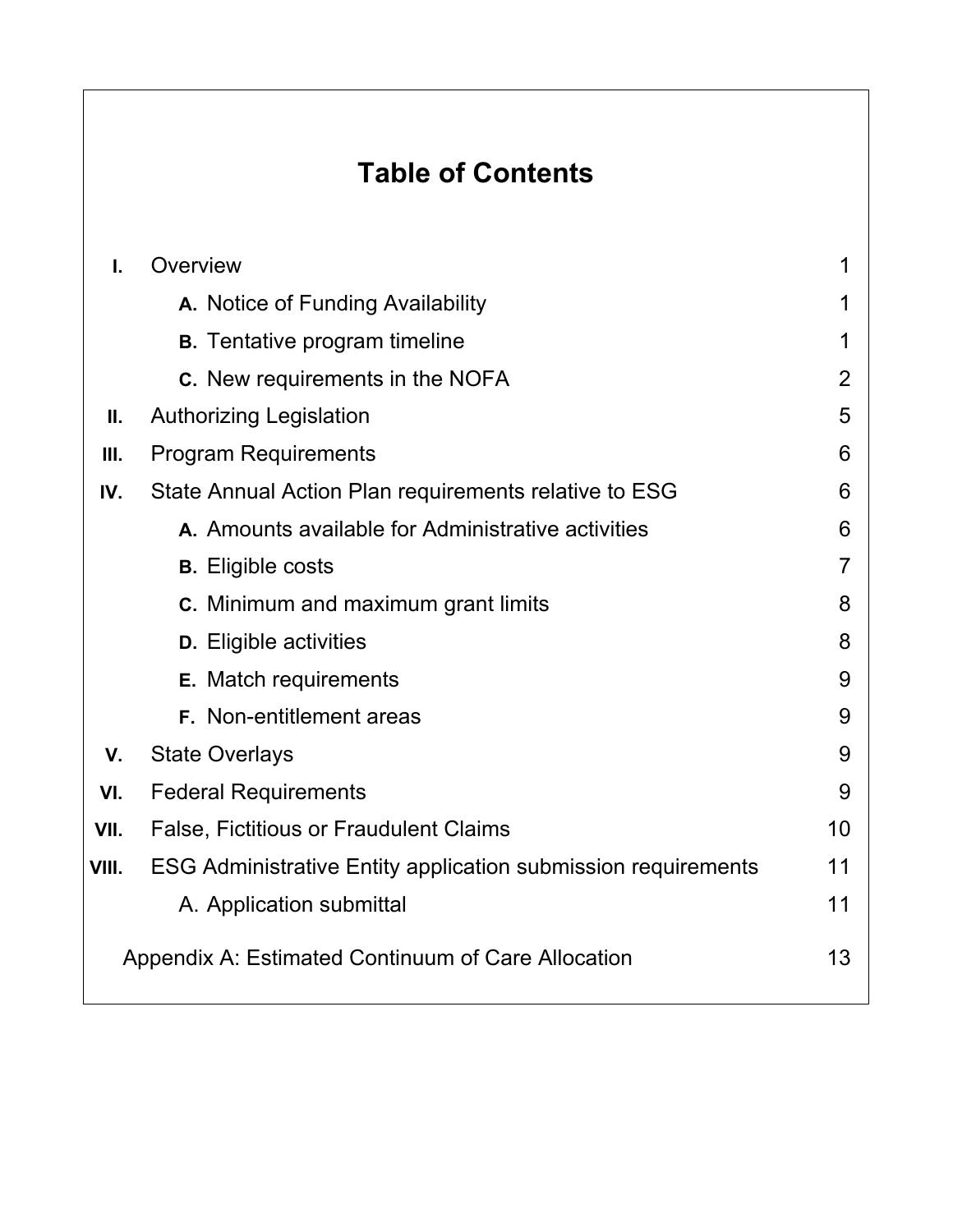#### **I. Overview**

#### **A. Notice of Funding Availability**

The California Department of Housing and Community Development (HCD) receives funding from the United States Department of Housing and Urban Development (HUD) for the Emergency Solutions Grants (ESG) program and allocates funds to eligible Continuum of Care (CoC) service areas. Approximately \$6 million in new federal funds, as well as additional disencumbered funds that *may* become available later this year, will be allocated to eligible CoC service areas listed in [Appendix A.](#page-16-0)

#### **The ESG program provides funding for the following objectives**:

- Engaging individuals and families experiencing homelessness
- Improving the quality of Emergency Shelters (ES) for individuals and families experiencing homelessness by helping to operate these shelters and by providing essential services to shelter residents
- Rapidly re-housing individuals and families experiencing homelessness
- Preventing families/individuals from becoming homeless

In the Continuum of Care Allocation, Administrative Entities (AE) are units of general purpose local governments that are selected by their Continuum of Care (CoC).

To be selected as an AE, the unit of local government must: 1) Have administered ESG funds for an Entitlement Area during at least one of the past five years. Where a city is the only unit of general purpose local government that has administered ESG funds for the Entitlement Area within the Continuum of Care Service Area, the Administrative Entity may be a county agency with experience administering another federal homelessness, housing, community development, or human services program in at least one of the past five years; 2) Have no unresolved ESG monitoring findings with HUD or the Department that the Department determines poses a substantial risk to the Department if the Administrative Entity is approved; and 3) Demonstrate the ability and willingness to perform the functions of an Administrative Entity pursuant to federal and state ESG requirements. (25 CCR 8403)

This Notice of Funding Availability (NOFA) is for the **Continuum of Care (CoC) Allocation.** It outlines application requirements and timelines for approved Administrative Entities (AEs), in the CoC allocation (see the Authorizing Legislation Section of this NOFA for the applicable program regulations). These AEs are eligible Contractors, who in turn select homeless service providers to receive the funds.

AEs are responsible for administering ESG funds in collaboration with their local CoC for their respective CoC service area. This NOFA also provides documentation requirements for AEs approved to administer available ESG funding.

All references to the "state" are references to the State of California. All references to ESG funding reference federal ESG funds administered by HCD unless otherwise noted.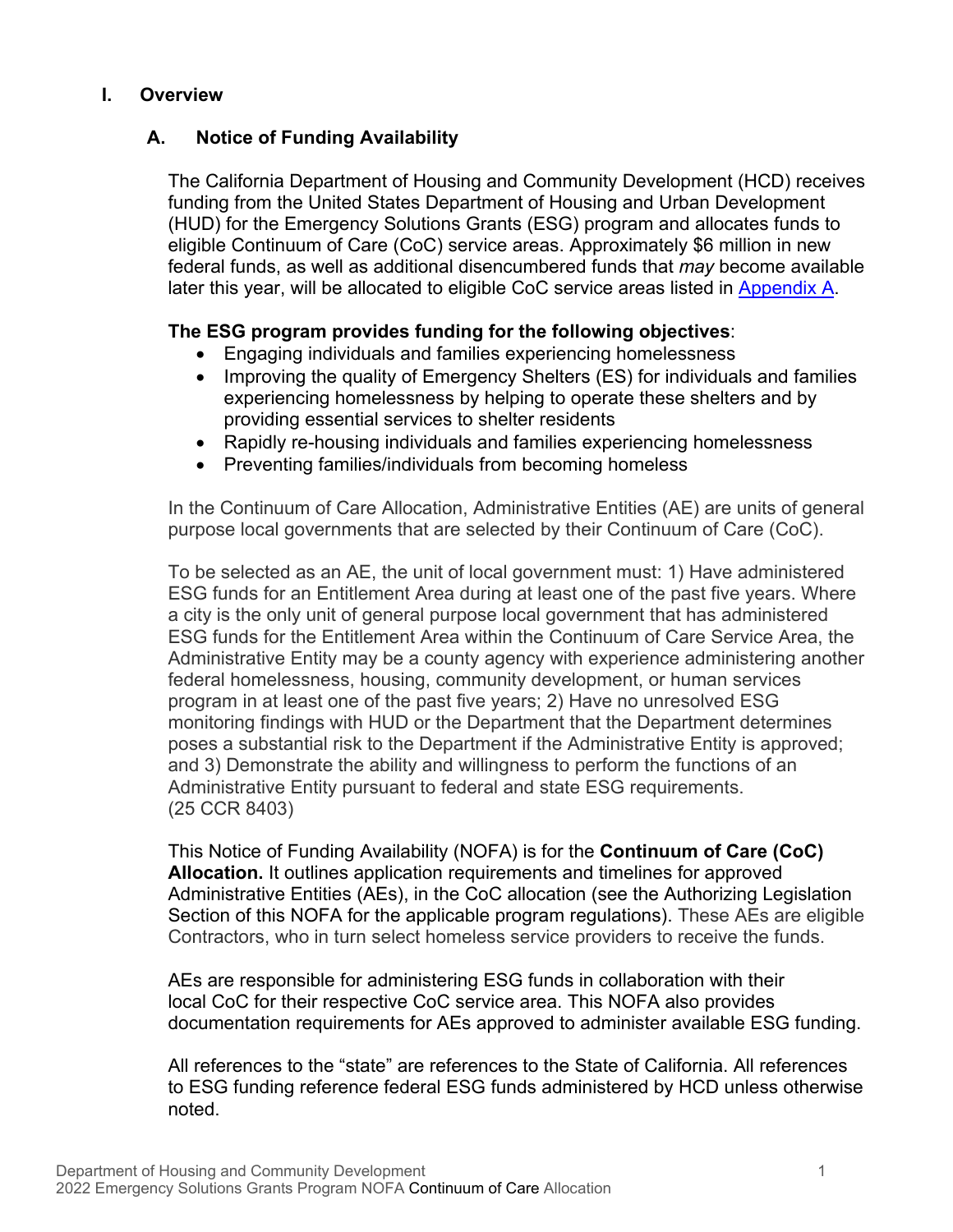#### **B. Tentative program timeline**

| ESG NOFA and application for the CoC allocation<br>released: | June 13, 2022          |
|--------------------------------------------------------------|------------------------|
| Application deadline:                                        | <b>August 17, 2022</b> |
| HCD announces AE awards:                                     | December 2022          |

#### **C. New Requirements in the 2022 NOFA**

#### **1. Homelessness Prevention Requirements (HP)**

Beginning in 2022, all AEs that are awarded funding for the Homelessness Prevention activity are now required to develop and implement written policies and procedures (P&Ps) that fully details their ESG-HP operations. **At minimum, they must include the following content pieces:** 

- a. Participant Triage
- b. Coordinated Entry Integration
- c. Participant Eligibility
- d. Suite of Services
- e. Staffing Patterns
- f. Termination and Appeals
- g. Other Requirements
- h. General Operation
- i. Approval

A Homelessness Prevention (HP) Manual has been developed and is available to all ESG CoCs and stakeholders for guidance on operating their HP programs. Please see the ESG Webpage, Resources: [https://www.hcd.ca.gov/sites/default/files/2022-03/CA-](https://www.hcd.ca.gov/sites/default/files/2022-03/CA-HCD-ESG-Homelessness-Prevention-Manual.pdf)[HCD-ESG-Homelessness-Prevention-Manual.pdf](https://www.hcd.ca.gov/sites/default/files/2022-03/CA-HCD-ESG-Homelessness-Prevention-Manual.pdf) 

#### **2. Single Audit Required with Submission of Applications**

All Applicants must demonstrate to the satisfaction of the Department that it is following the financial management requirements of **[2 CFR 200.](https://www.law.cornell.edu/cfr/text/2/part-200)** 

The Applicant must provide the Department with its most recent single audit (as submitted to the State Controller's Office), if applicable. If the Applicant has any open single audit findings and does not have a plan or an agreement to remediate those findings, the Applicant will be deemed ineligible for funding through the state ESG program until the findings are resolved or a remediation plan or agreement is established.

Any and all single audit findings are included in this evaluation. This requirement is not limited to federal funds administered by the Department. If an Applicant is not subject to single audit requirements, the Applicant is not required to submit an audit. Applicants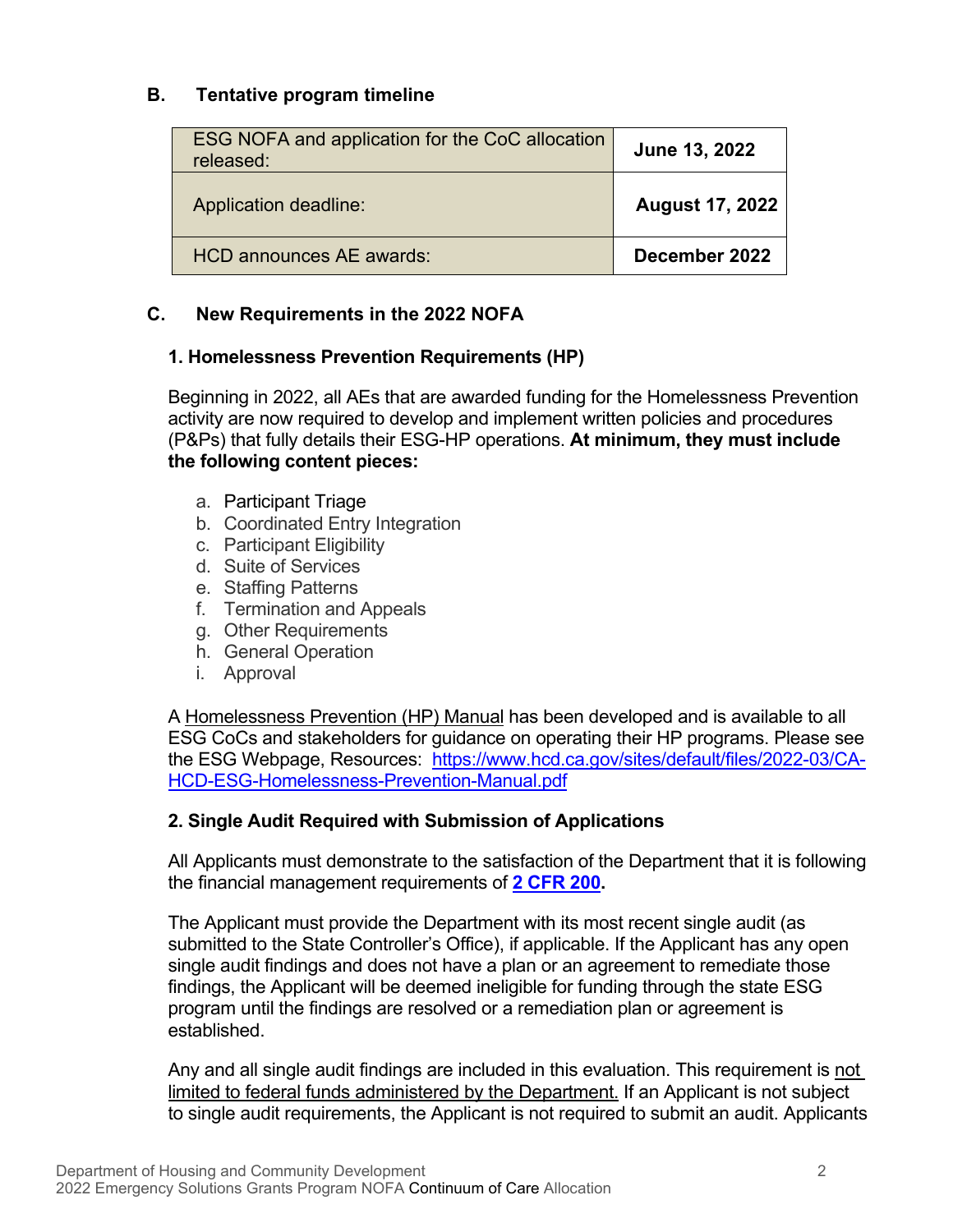that fail to disclose findings on their most recent single audit will be disqualified without exception or appeal.

#### **3. Expenditure Milestones**

Applicants that are awarded funding under this 2022 CoC allocation will be required to meet the following expenditure milestones. This is stated in the 2022 ESG Standard Agreement, Exhibit E. **Provision Ex. A – E.3** (Expenditure Milestone Requirements - As referenced in Exhibit A, Section 4 (G)).

| <b>Percentage of ESG Award</b><br>that must be expended | <b>Milestone Deadline</b>                 |
|---------------------------------------------------------|-------------------------------------------|
| 20%                                                     | 120 days after execution of<br>contract   |
| 50%                                                     | 180 days prior to expenditure<br>deadline |
| 80%                                                     | 60 days prior to expenditure<br>deadline  |

#### **4. Grants Management System (GMS)** *- Reminder*

The implementation of the eCivis Grants Management System (GMS) is called "Grants Network". Grants Network will allow Applicants to apply for ESG funding online and will track the status of their application once submitted. This new system is easier to navigate and does not require Applicants to submit hard copies of the application to the Department. Grants Network will support programs and projects from application through to implementation and closeout and will connect with other digital accounting and reporting systems used by both the Department and HUD.

**2022-23 ESG applications must be accessed through the** [eCivis portal - Programs](https://gn.ecivis.com/GO/gn_redir/T/vyjsqf2kekyx)  [Available for Solicitation page.](https://gn.ecivis.com/GO/gn_redir/T/vyjsqf2kekyx) **Paper binder applications will no longer be accepted or required.** 

#### **5. Advancing Racial Equity** *- Reminder*

Pursuant to direction from HUD, as provided at the links below, Contractors should prioritize the advancement of racial equity at all levels of the homeless response system. The Department asks Contractors to be leaders in their homeless response systems, facilitating partnerships among service organizations and promoting racial equity practices. Contractors must respond to disproportionality in access to services, service provision and outcomes. Contractors cannot simply rely on delivering a standardization of services to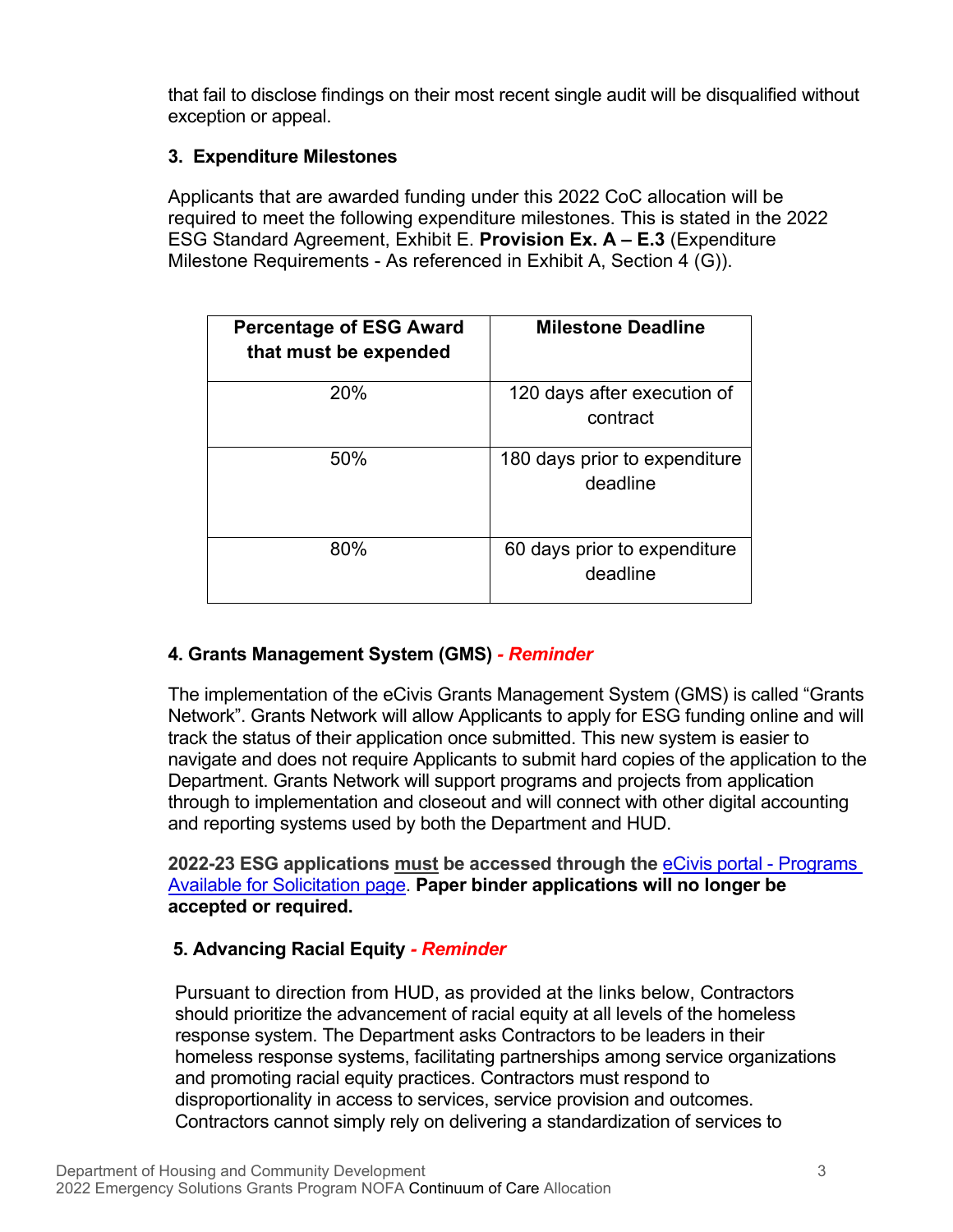address equity. Contractors have the responsibility to examine their data to ensure all eligible persons receive equitable services, support, and are served with dignity, respect, and compassion regardless of circumstances, ability, or identity.

#### When applying for ESG funds, Applicants should consider:

- What are your community's racial demographics and the demographics of those within your homeless response system?
- In your community's captured data, what are the outcomes of the homeless response system based on race? What are your requirements for all service providers to analyze data to determine racial disparities and then put a plan in place to address them?
- How do underserved and marginalized communities learn about and enter ESG programming? What marketing and communication strategies are used to increase equitable access to ESG programming?
- How does your grant making process include prioritization for programs that are addressing the disproportionate impacts that homelessness has on communities of color, particularly Black, Latinx, Asian, Pacific Islander, and Native and Indigenous communities?
- How are the voices of Black, Latinx, Asian, Pacific Islander, Native and Indigenous communities and those with lived experience of homelessness being centered in a meaningful, sustained way in creating effective approaches to reducing and ending homelessness? How are they involved in the funding decision-making process?
- How are these funds accessible to smaller and non-traditional organizations that have historically been serving communities of color but may not have previously participated formally in the COC or be a part of the homeless provider community, and how would these funds address the organization capacity of organizations that are led by Black, Latinx, Asian, Pacific Islander, and Native and Indigenous people that support the goal of making homelessness rare, brief, and non-recurring?
- List your partner organizations that are addressing racial equity in the housing and homeless response system. How do you partner with them?

The Department will require Applicants to submit related racial and ethnic data metrics of the homeless population and those served by the COC service area from their Homeless Management Information System (HMIS) on a quarterly reporting basis.

The Department recommends that Contractors refer to and utilize the Racial Equity Tools available on the HUD Exchange to inform efforts to advance racial equity within the homeless response system. The tools are available at the following link: [https://www.hudexchange.info/news/new-coc-racial-equity](https://www.hudexchange.info/news/new-coc-racial-equity-analysis-tool/)[analysis-tool/](https://www.hudexchange.info/news/new-coc-racial-equity-analysis-tool/)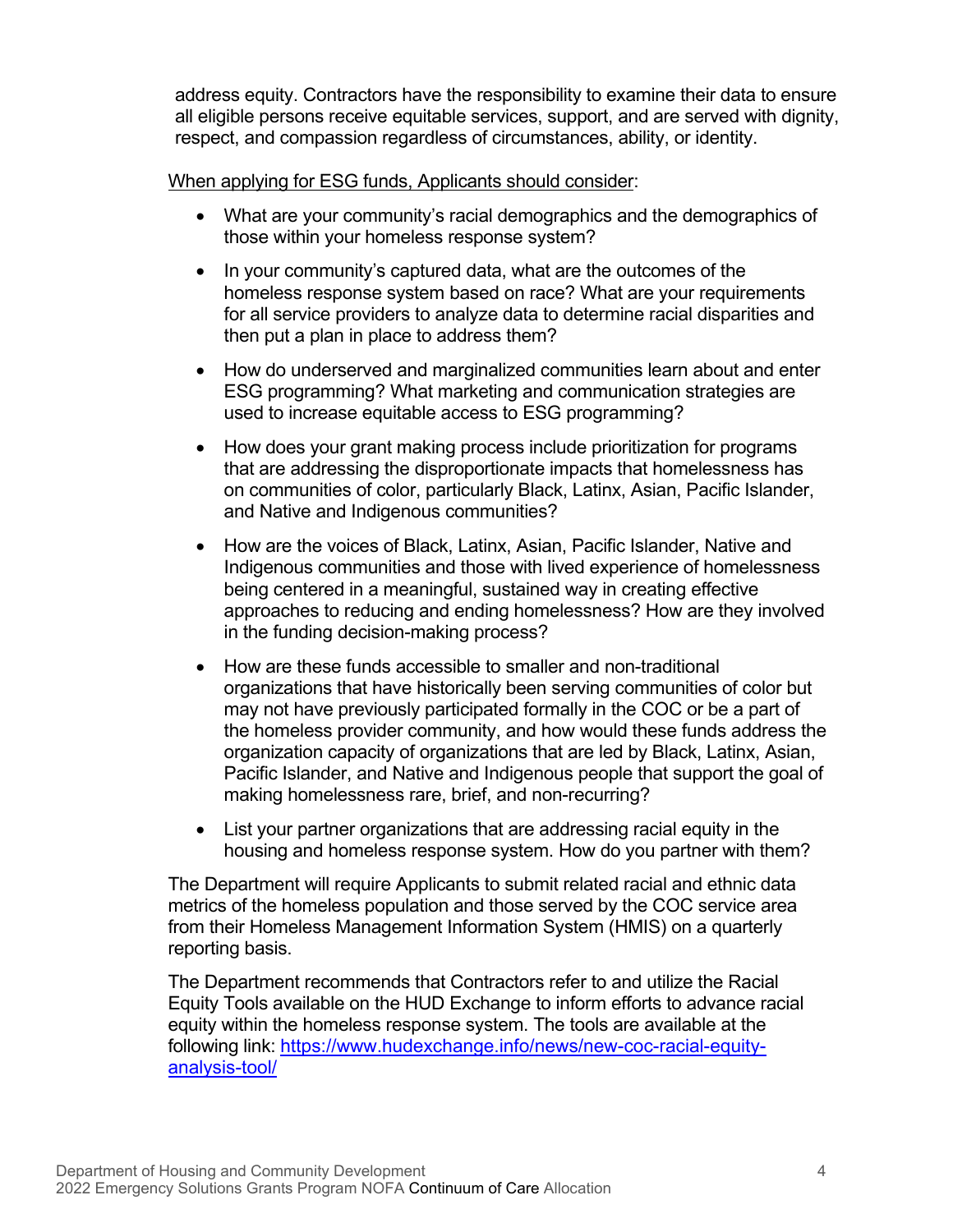The Department also encourages Contractors to refer to the Increasing Equity in the Homeless Response System through Expanding Procurement Tool from the HUD Exchange to help guide practices in this area at the following link: [https://www.hudexchange.info/resource/6083/covid19-homeless-system](https://www.hudexchange.info/resource/6083/covid19-homeless-system-response-increasing-equity-in-the-homeless-response-system-through-expanding-procurement/)[response-increasing-equity-in-the-homeless-response-system-through](https://www.hudexchange.info/resource/6083/covid19-homeless-system-response-increasing-equity-in-the-homeless-response-system-through-expanding-procurement/)[expanding-procurement/](https://www.hudexchange.info/resource/6083/covid19-homeless-system-response-increasing-equity-in-the-homeless-response-system-through-expanding-procurement/)

#### **II. Authorizing legislation**

Funding under this NOFA is made available pursuant to Subtitle B of Title IV of the McKinney-Vento Homeless Assistance Act, 42 U.S.C. 11371 et seq. This NOFA should be read in conjunction with the following regulations that establish state and federal ESG requirements. Relevant legal authority includes, but is not limited to, the following:

- Code of Federal Regulations (CFR), Title 24, Part 576;
- [25 CCR, Division 1, Chapter 7, Subchapter 20;](https://govt.westlaw.com/calregs/Browse/Home/California/CaliforniaCodeofRegulations?guid=I69448360D45511DEB97CF67CD0B99467&originationContext=documenttoc&transitionType=Default&contextData=(sc.Default))
- [24 CFR Part 91 relating to Annual Action Plan requirements;](https://www.govinfo.gov/content/pkg/FR-2011-12-05/pdf/2011-30938.pdf)
- [24 CFR Part 58, relating to environmental reviews;](https://www.law.cornell.edu/cfr/text/24/part-58)
- [HCD Policy and Research Plans and Report \(ca.gov\)](https://www.hcd.ca.gov/policy-research/plans-reports/index.shtml)
- The **ESG Program Interim Rule** was first published in the Federal Register on December 5, 2011, and became effective on January 4, 2012. The public comment period for the ESG rule closed on February 3, 2012. A second public comment period in which HUD was seeking additional feedback and comment on certain, limited provisions of the ESG Program Interim Rule closed on August 3, 2015. An updated version of the ESG Program Interim Rule was published in the Federal Register on April 1, 2017.
- Chronically Homeless Definition Final Rule: The Interim Rule, published in the Federal Register on December 4, 2015, cited above, provides the chronically homeless definition that applies to the ESG program;
- Office of Management and [Budget \(OMB\) requirements for Universal Identifier and](https://www.law.cornell.edu/cfr/text/2/appendix-A_to_part_25)  [Central Contractor Registration, 2 CFR Part 25, Appendix A to Part 25.](https://www.law.cornell.edu/cfr/text/2/appendix-A_to_part_25)

If state or federal statutes or regulations, or other laws, relating to the ESG program are modified by Congress, HUD, HCD or the state Legislature, the changes may become effective immediately and impact the work that was awarded funding under this NOFA.

If there is a conflict between the state and federal regulations, the federal regulations shall prevail. In addition, HCD reserves the right, at its sole discretion, to suspend or amend the provisions of this NOFA. If such an action occurs, HCD will notify interested parties. Awards made under this NOFA are also contingent upon HCD receiving an award letter from HUD for 2022.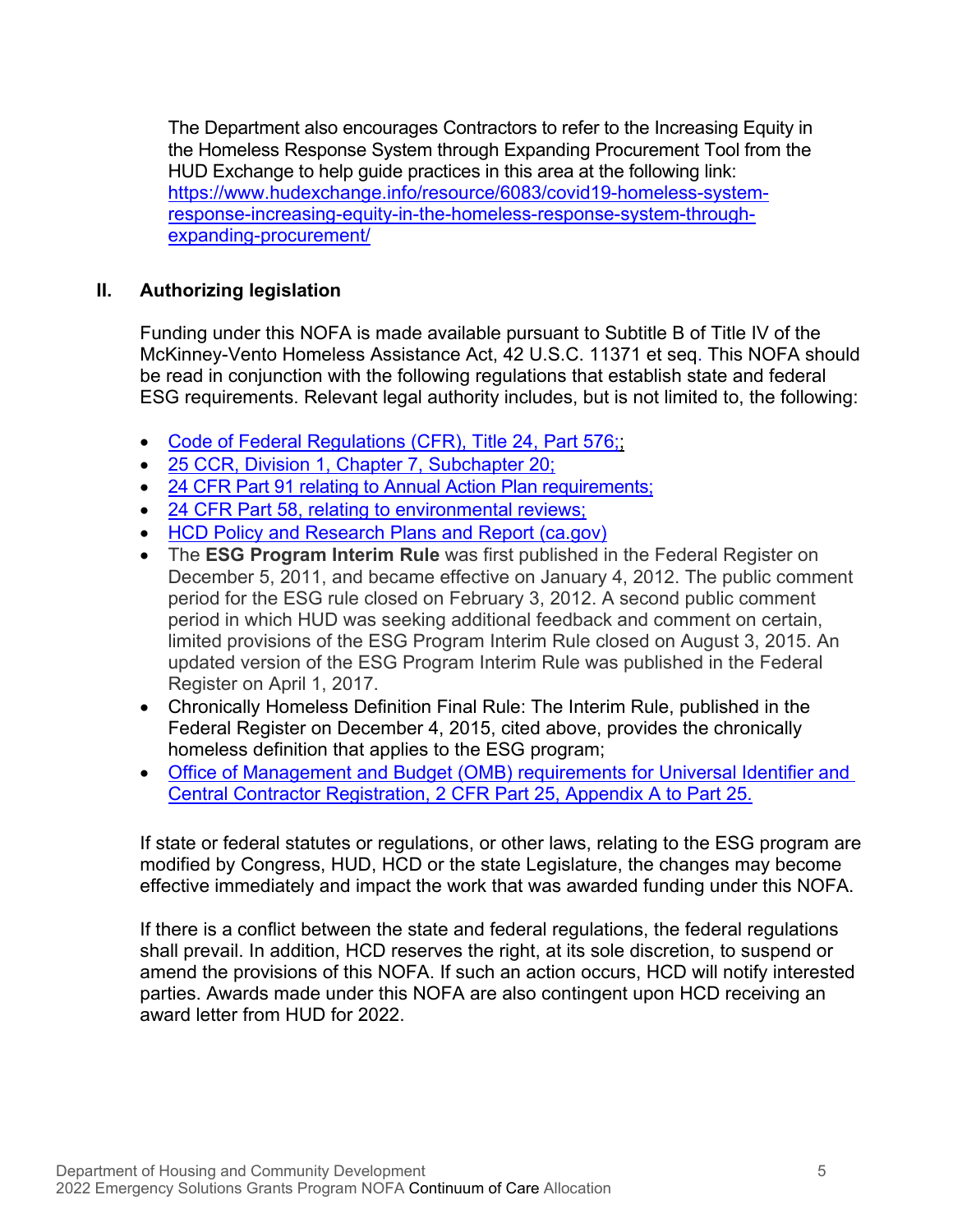#### **III. Program requirements**

#### **The AE Provider selection process:**

AEs are responsible for awarding ESG funds to eligible service providers for ESGeligible activities in their approved CoC Service Area(s). Continuation grants are acceptable if they meet the requirements of 25 CCR 8403.

As further specified pursuant to 25 CCR 8403(g), AEs shall select qualified service providers through a process that is consistent with the following requirements:

- Is a fair and open competition that avoids conflicts of interest;
- Follows the procurement requirements of 24 CFR Part 84;
- Evaluates provider capacity and experience, including the ability to deliver services in non-entitlement areas;
- Evaluates eligibility and quality of services, including adherence to Core Practices pursuant to 25 CCR 8409;
- Utilizes data and considers community input to identify unmet needs;
- Prioritizes activities that address the highest unmet need, considering other available funding and system wide performance measures;
- Considers project-level performance measures when evaluating proposals; and
- Collaborates with the local CoC.

Note**:** 25 CCR 8408(e) prohibits subpopulation targeting with ESG funds in Homelessness Prevention (HP) and Rapid Re-housing (RR) programs except if documentation of both of the following is provided to HCD prior to the award of funds for these activities:

- Evidence of an unmet need for these activities for the subpopulation proposed for targeting; and
- Evidence of existing funding in the CoC Service Area for programs that address the needs of the excluded populations for these activities.

#### **IV. State Annual Action Plan Requirements Relative to ESG**

Pursuant to 24 CFR Part 91 and as required by HUD, the following requirements regarding the AE activities are in HCD's Annual Action Plan.

#### **A. Amounts available for Administrative activities**

Of the allocation available to each AE, approximately 2.6 percent of federal ESG funds<sup>[1](#page-9-0)</sup> may be used to pay for direct administrative costs. For the estimated administrative amounts see [Appendix A.](#page-16-1)

<span id="page-9-0"></span> $125$  CCR 8402 (a)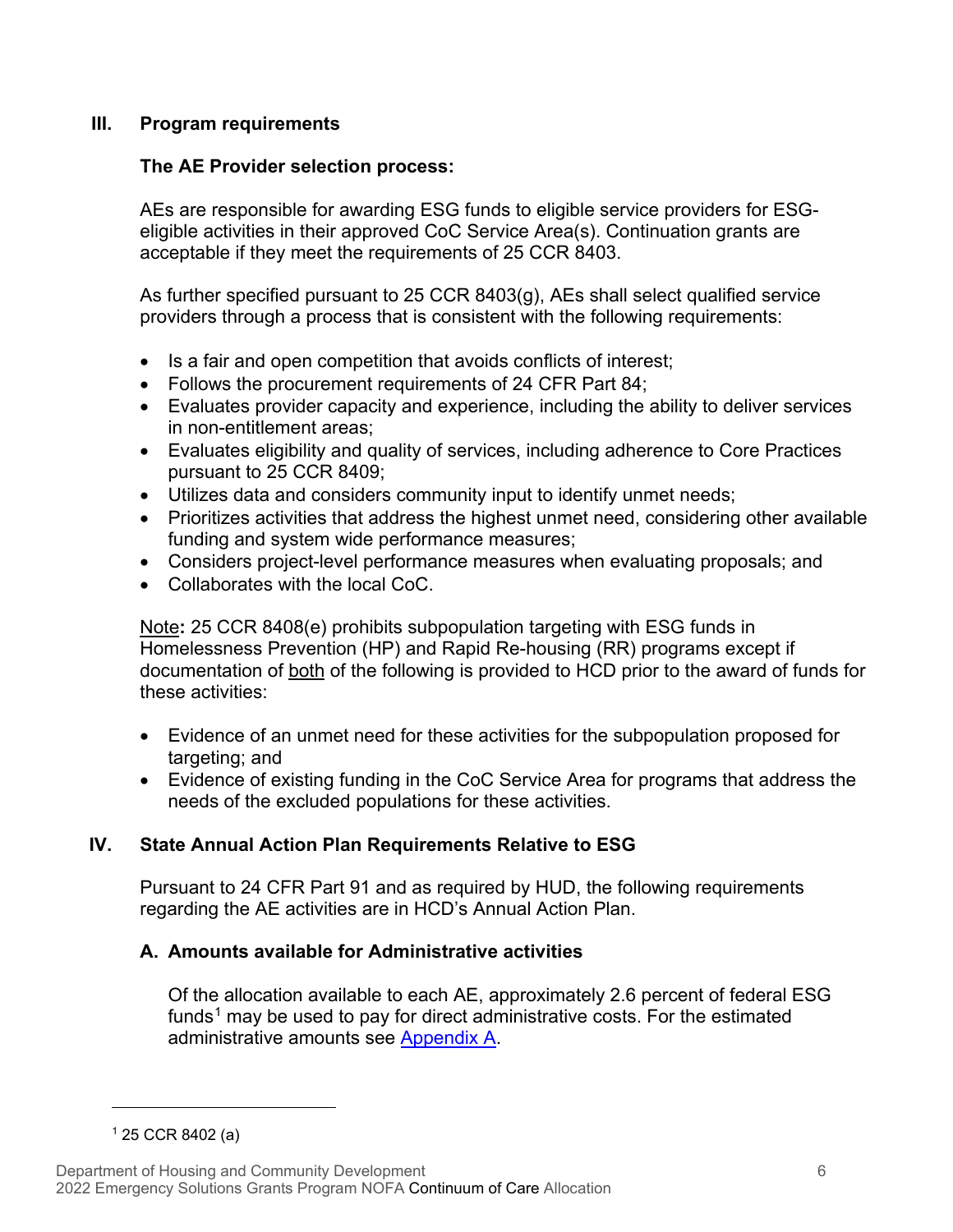#### **B. Eligible costs**

Contractors and their recommended service providers must follow all Office of Management and Budget (OMB) Cost Principles and Generally Accepted Accounting Principles (GAAP). OMB and budget requirements are listed in **2 CFR Part 200.** Costs charged to the ESG must be *allowable*, *allocable,* and *reasonable*. Shifting costs between awards to overcome funding deficiencies is **not** allowed.

Allowable costs must conform to any limitations or exclusions set forth in the federal cost principles. Additionally, the ESG NOFA allowable costs must comply with the policies and procedures afforded all activities within the Contractor or service provider's organization and be treated consistently (whether as a direct or indirect cost). Finally, allowable costs must comply with the GAAP and the costs must be adequately documented.

Allocable costs are those treated consistently with other costs incurred for the same purpose in like circumstances. These costs must meet the requirements listed in 2 CFR Part 200.405.

Reasonable costs do not exceed in nature or amount of costs that would be incurred by a prudent person under the same or similar circumstances prevailing at the time a decision was made to incur the cost.

Eligible costs may be direct or indirect. They must be incurred for the same purpose in like circumstances and must be treated consistently as either direct or indirect costs.

Direct costs are those costs that can be identified specifically with a particular final cost objective (such as the ESG award) and can be directly assigned to an activity relatively easily with a high degree of accuracy.

Indirect costs are those that have been incurred for common or joint objectives and cannot be readily identified with a particular final cost objective or activity. Contractors that allow their service providers to seek reimbursement for indirect costs must comply with all OMB requirements, including 2 CFR Part 200.403 and Part 200 Appendix 4. Contractor records must include evidence of the modified total direct cost calculations, indirect cost limits, and supporting documentation for actual direct cost billing.

All eligible costs incurred after the date of the ESG award letter issued by HCD are reimbursable after full execution of the state Standard Agreement. Contractors shall not plan to expend any state ESG funds requiring reimbursement prior to the award letter. In addition, no funds shall be expended until any required environmental review process has been completed, if required under 24 CFR Part 50.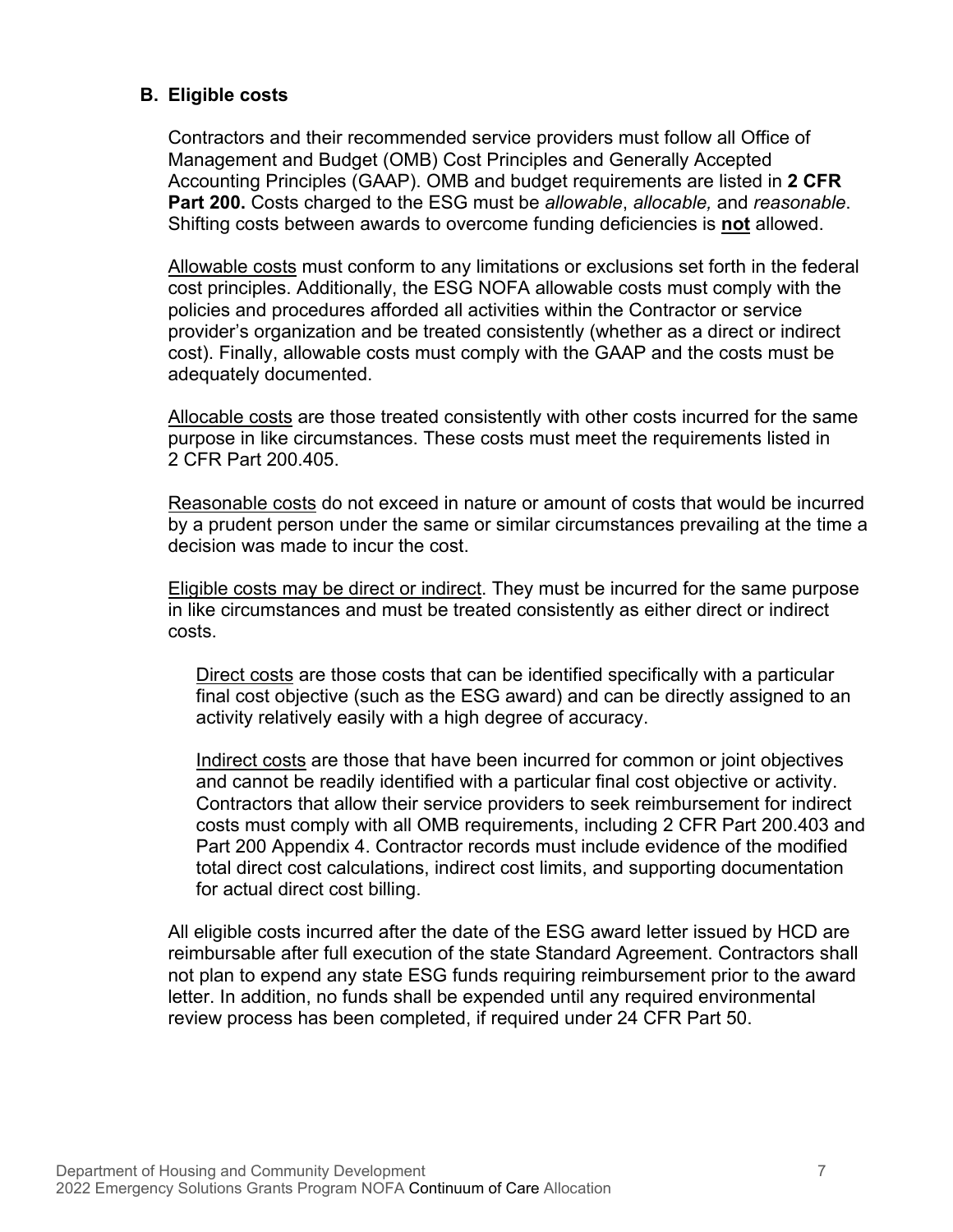#### **C. Minimum and maximum grant limits**

Where there is an approved AE, the AE will be responsible for setting any minimum and maximum grant amounts since it will be evaluating provider applications and managing these contracts. HCD will monitor AEs to ensure that they effectively manage the number of awards they make.

#### **D. Eligible activities (24 CFR Part 576) (25 CCR 8403 (h) 8408 (d))**

- 1. ESG activities found at 24 CFR 576.
- 2. For the 2022 NOFA, all activities permitted under 24 CFR Part 576.102 shall be eligible except for: renovation, conversion, or major rehabilitation activities. Minor repairs to an ESG-funded ES that do not qualify as renovation, conversion, or major rehabilitation are an eligible use of state ESG funds. (25 CCR 8408(d)).
- 3. The following additional limitations apply:
	- a) HMIS A maximum of 10 percent of ESG funds may be used for actual costs for HMIS activities (24 CFR Part 576.107; 25 CCR 8408(c)).
	- b) Minimum and maximum percentage of an allocation for Rapid Re-housing (RR) - AEs must award a **minimum of 40 percent of their available ESG funds to RR**. There are no limitations on the maximum percentage of their RR allocation.

AEs collaborating with a geographically contiguous CoC in the BoS allocation must award 100 percent of both CoC Service Area allocations to RR.

In the absence of an approved AE, 40 percent of a CoC Service Area allocation may be accessed noncompetitively for RR. The CoC may recommend up to two applications for RR. HCD will administer these contracts. The remainder of the funds will be distributed through the formula to the BoS allocation<sup>[2](#page-11-0)</sup>.

Note: Rental assistance payments provided as part of an RR or HP activity under 24 CFR Part 576.106 typically cannot exceed HUD's Fair Market Rent (FMR) as provided under 24 CFR Part 888 and must comply with HUD's standard for rent reasonableness as established under 24 CFR Part 982.507. Request for exceptions to FMR can be made to HUD through HCD and must be approved in writing by HUD. Contact your HCD representative in the Federal Programs Branch for further assistance.

<span id="page-11-0"></span><sup>2</sup> 25 CCR 8403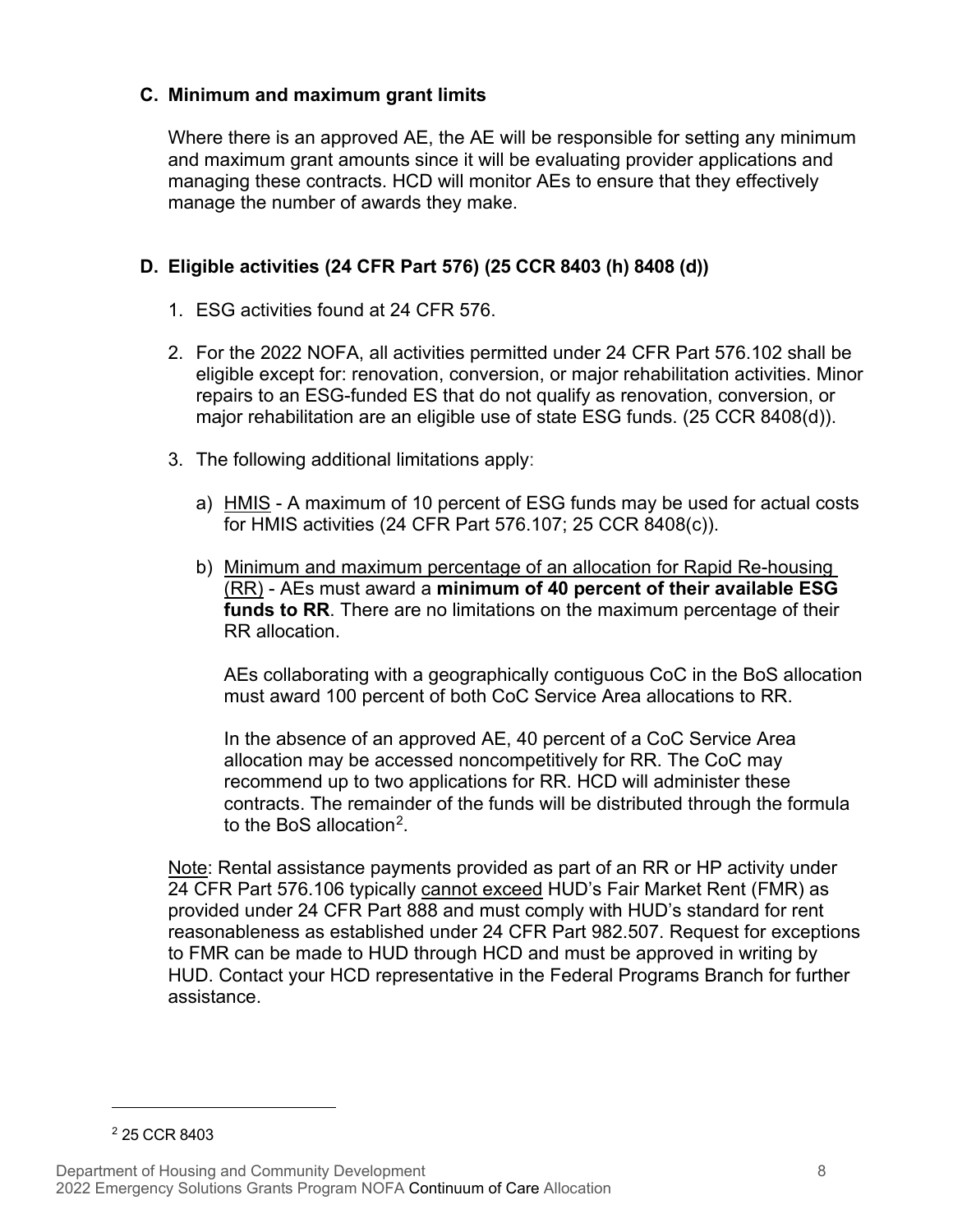#### **E. Match requirements (24 CFR Part 576.201; 25 CCR 8410)**

Funded Applicants must make matching contributions in an amount that equals the amount of federal ESG funds awarded. HCD will request documentation as part of its monitoring to determine the sources and amounts used to meet the federal ESG matching requirement.

#### **F. Nonentitlement areas (25 CCR 8403 (i))**

The AE must ensure that all funded activities are available to nonentitlement areas of the CoC Service Area using the Coordinated Entry System and other means. The AE shall facilitate outreach to populations in the non-entitlement areas and shall evaluate participation from these areas at least annually. Funded activities may also serve households located in FSG entitlement areas.

#### **V. State Overlays**

It is the duty and responsibility of each Applicant to review the provisions, requirements, and limitations of all funding sources applied for and obtained for a particular project, program, or activity in order to ensure that each and every requirement of those funding sources is compatible with all HCD program requirements and restrictions. Incompatibility of funding sources will result in the denial or cancellation of an award or may result in the placement of conditions or limitations on an award, all as determined by HCD in its sole and absolute discretion.

#### **VI. Additional Federal Requirements**

#### **A. General**

The requirements in [24 CFR Part 5, subpart A](https://www.ecfr.gov/current/title-24/part-5/subpart-A) are applicable, including the nondiscrimination and equal opportunity requirements found at 24 CFR [Part](https://www.ecfr.gov/current/title-24/subtitle-A/part-5/subpart-A/section-5.105)  [5.105\(a\).](https://www.ecfr.gov/current/title-24/subtitle-A/part-5/subpart-A/section-5.105) Section 3 of the HUD Act of 1968 and implementing regulations at 24 [CFR Part 75](https://www.ecfr.gov/current/title-24/part-75) apply, except that homeless individuals have priority over other Section 3 residents in accordance with [24 CFR Part](https://www.ecfr.gov/current/title-24/subtitle-B/chapter-V/subchapter-C/part-576/subpart-E/section-576.405) 576.405(c).

#### **B. Program Requirements: 24 CFR Part 576**

- § 576.400 Area-wide systems coordination requirements.<br>§ 576.401 Evaluation of program participant eligibility and
	- Evaluation of program participant eligibility and needs.
- <u>§ 576.402</u> Terminating assistance.<br>§ 576.403 Shelter and housing star
- $\frac{\$~576.403}{\$~576.404}$  Shelter and housing standards.
- <u>§ 576.404</u> Conflicts of interest.<br>§ 576.405 Homeless participati
- Homeless participation.
- [§ 576.406](https://www.ecfr.gov/current/title-24/subtitle-B/chapter-V/subchapter-C/part-576/subpart-E/section-576.406) Equal participation of faith-based organizations.
- [§ 576.407](https://www.ecfr.gov/current/title-24/subtitle-B/chapter-V/subchapter-C/part-576/subpart-E/section-576.407) Other federal requirements.
- $\S$  576.408 Displacement, relocation, and acquisition.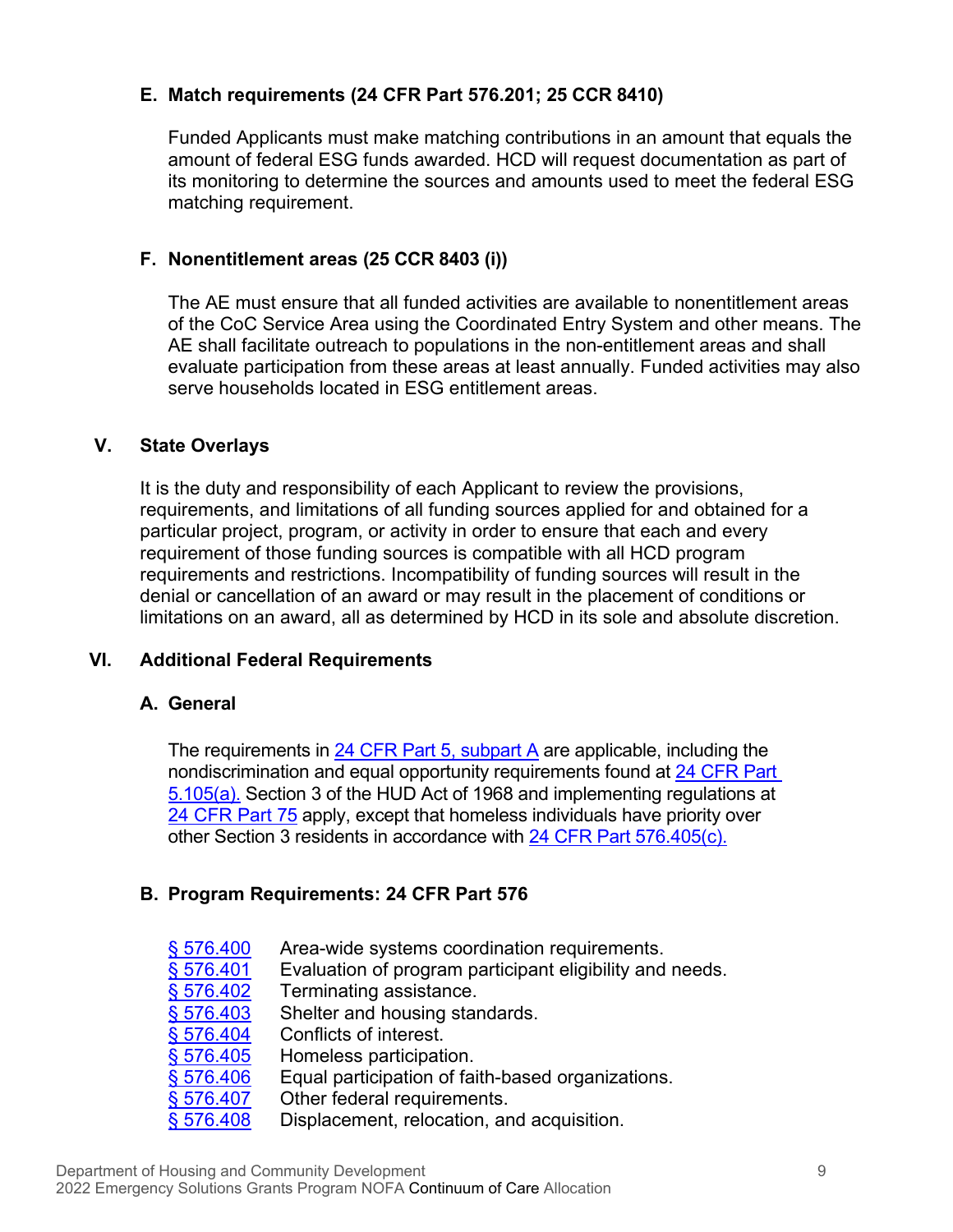| S 576.409 | Protection for victims of domestic violence, dating violence, |
|-----------|---------------------------------------------------------------|
|           | sexual assault, or stalking                                   |
| §576.500  | Recordkeeping and reporting requirements.                     |
| §576.501  | Enforcement.                                                  |

#### **C. Other Federal Requirements**

Contractors must be able to meet all federal requirements relative to the ESG program, specifically those concerning equal opportunity and fair housing, affirmative marketing, environmental review, displacement, relocation, acquisition, labor, lead-based paint, asbestos, conflict of interest, debarment, and suspension. Pertinent federal requirements are noted in federal ESG regulations and ESG Standard Agreements. All Applicants should be aware that, if funded, these requirements would apply.

#### **VII. False, Fictitious or Fraudulent Claims:**

Warning: Any person who knowingly makes a false claim or statement to HUD or the Department may be subject to civil or criminal penalties under 18 U.S.C. 287, 1001 and 31 U.S.C. 3729.

A. Detecting, Preventing, and Reporting Fraud

Fraud is a white-collar crime that has a devastating effect on the ESG program because the ESG program beneficiaries are victims of this crime when the ESG program is abused.

HCD wants to stop any criminal assault on the ESG program it administers, and in doing so all ESG funds go to people it was designed to help and improve their living conditions.

#### B. Combatting Fraud

The U.S. Department of Housing and Urban Development (HUD) Office of Inspector General (OIG) is committed to protecting HUD's programs, operations, and beneficiaries from dishonest individuals and organizations.

HUD cannot combat fraud alone.

HUD relies on HCD and ESG NOFA Applicants to combat ESG program fraud. HUD also relies on Applicants for, and people receiving, HUD benefits, such as tenants receiving rental assistance, borrowers with HUD insured loans, or citizens having their communities restored using HUD grants.

The HUD OIG Hotline number is 1-800-347-3735. This is the primary means to submit allegations of fraud, waste, abuse, mismanagement, or Whistleblower related matters for the ESG program to the Office of Inspector General.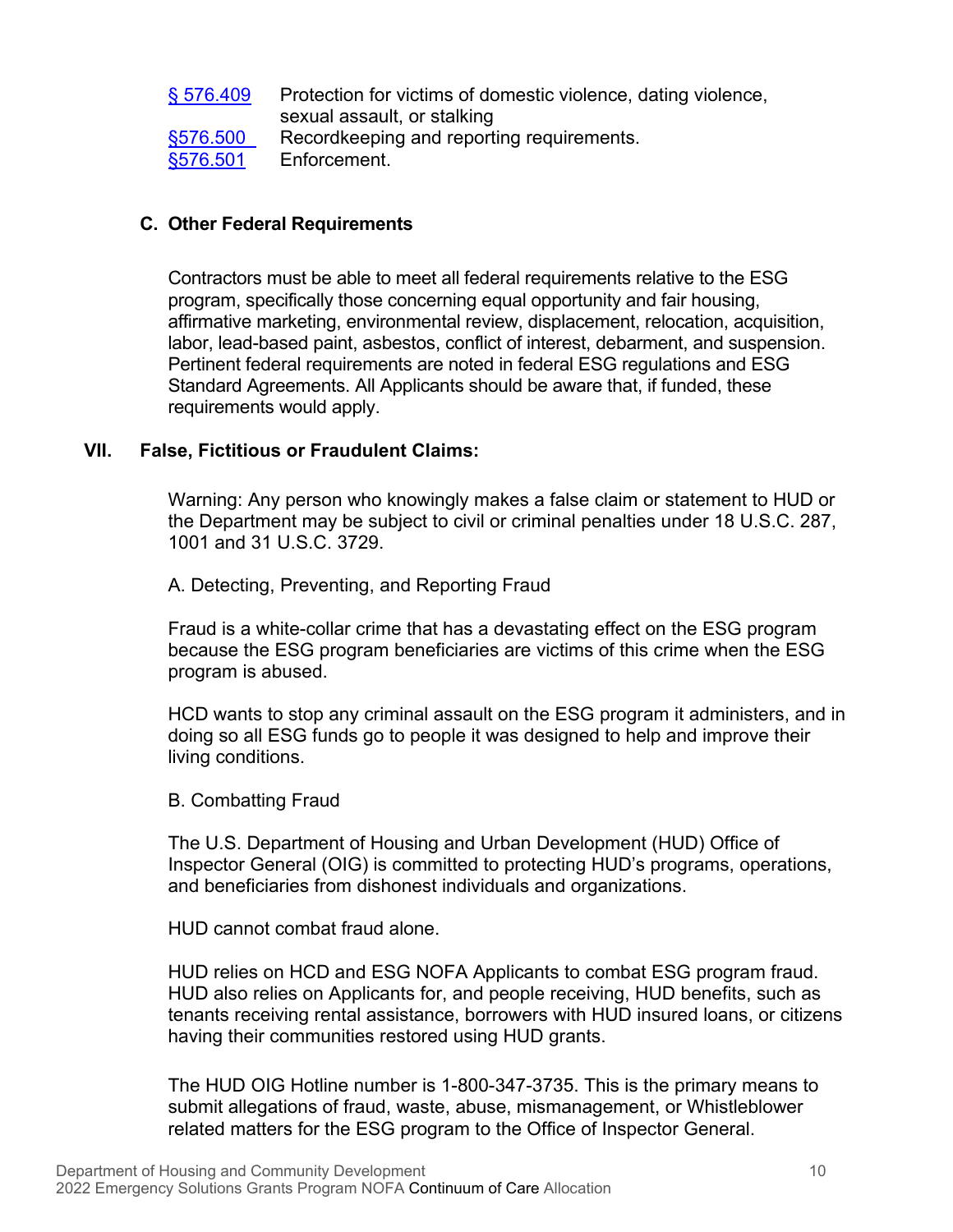HUD OIG accepts reports of fraud, waste, abuse, or mismanagement in the ESG program from HUD employees, anyone administering the ESG program, anyone working in the ESG program, Contractors, and the public.

You can report mismanagement or violations of law, rules, or regulations by HUD employees or program participants.

Fraud, waste and abuse in the ESG program and its operation may be reported in one of the following four (4) ways:

E-mail to: [hotline@hudoig.gov](mailto:hotline@hudoig.gov)  By Phone: Call toll free: 1-800-347-3735 By Fax: 202-708-4829

By Mail: Department of Housing & Urban Development.

**HUD OIG, Office of Investigation, Room 1200 Field Office** One Sansome Street San Francisco, CA 94104 [\(213\) 534-2518](tel:(213)%20534-2518)

**HUD OIG, Office of Investigation Suite 4070 Regional Office** 300 North Los Angeles Street Los Angeles, CA 90012 [\(213\) 534-2518](tel:(213)%20534-2518)

#### **VIII. ESG Administrative Entity (AE) application submission requirements**

The online 2022 ESG application link is available on the ESG webpage at [https://www.hcd.ca.gov/grants-funding/active-funding/esg.shtml.](https://www.hcd.ca.gov/grants-funding/active-funding/esg.shtml) 2022 ESG applications **must** be accessed through the [eCivis portal - Programs Available for](https://gn.ecivis.com/GO/gn_redir/T/vyjsqf2kekyx)  [Solicitation page.](https://gn.ecivis.com/GO/gn_redir/T/vyjsqf2kekyx) **Paper binder applications will no longer be required or accepted.** 

Applications and required documentation must be received by HCD no later than **Wednesday, August 17, 2022, 5:00 p.m. Pacific Daylight Time.** Any applications received after this time will not be accepted.

Submit applications and all required documentation through the [eCivis Grants](https://portal.ecivis.com/#/login)  [Management System portal.](https://portal.ecivis.com/#/login) Applications that do not meet the filing deadline will not be eligible for funding.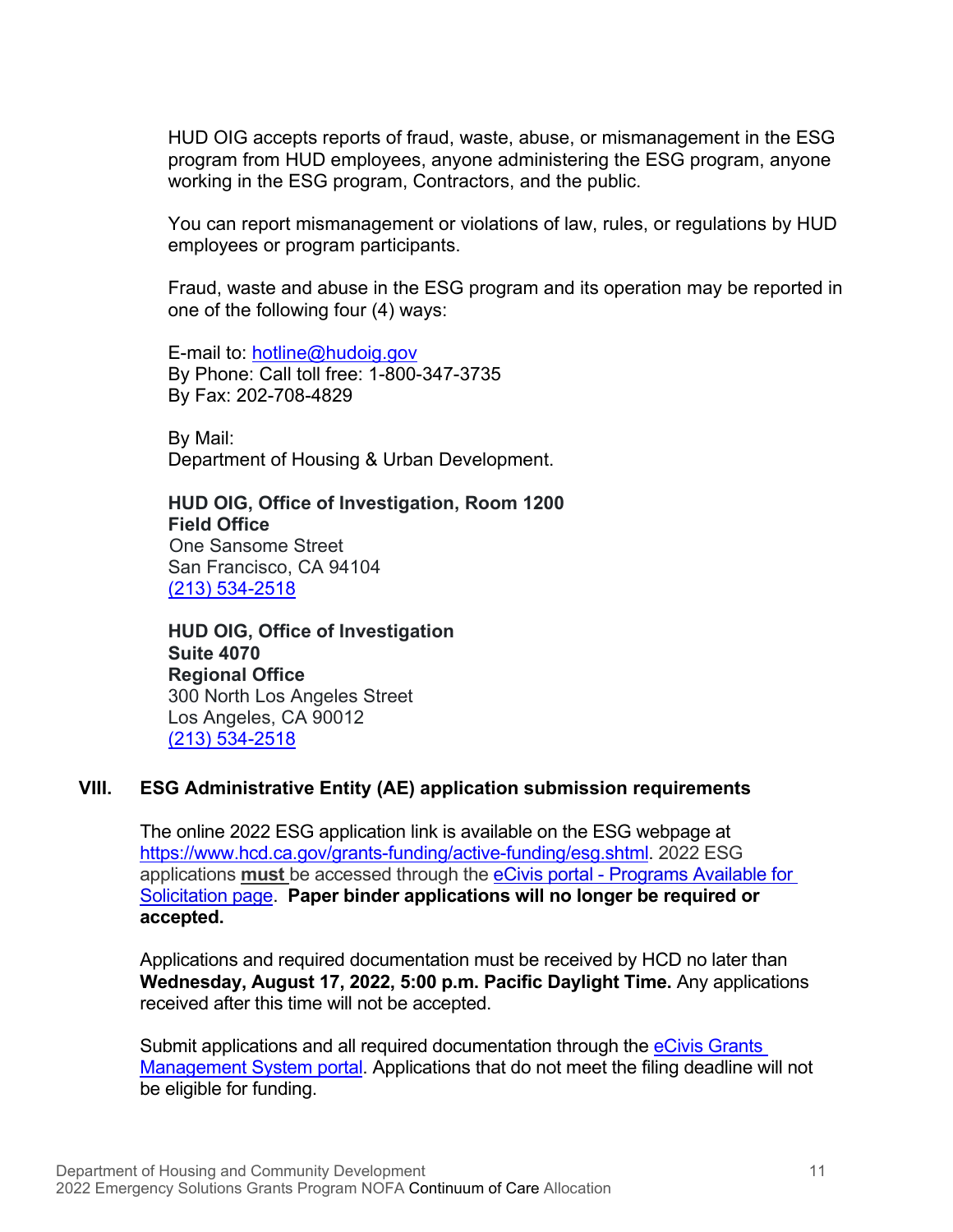Applicants are encouraged to set up their profiles in the eCivis Grants Management System portal located at<https://portal.ecivis.com/#/login> as early as possible. Profile set-up instructions can be found in the **[eCivis Grants Management System,](https://www.hcd.ca.gov/grants-funding/active-funding/esg/docs/ecivis_grants_network_hcd_external_user_manual_12182019.pdf)  [External User Manual](https://www.hcd.ca.gov/grants-funding/active-funding/esg/docs/ecivis_grants_network_hcd_external_user_manual_12182019.pdf)** on the ESG webpage at [https://www.hcd.ca.gov/grants](https://www.hcd.ca.gov/grants-funding/active-funding/esg.shtml)[funding/active-funding/esg.shtml.](https://www.hcd.ca.gov/grants-funding/active-funding/esg.shtml)

If you have trouble logging into the portal or have questions on how to complete the online application, please contact HCD at [ESGNOFA@hcd.ca.gov.](mailto:ESGNOFA@hcd.ca.gov)

Questions regarding the ESG NOFA and application process can be directed to [ESGNOFA@hcd.ca.gov.](mailto:ESGNOFA@hcd.ca.gov)